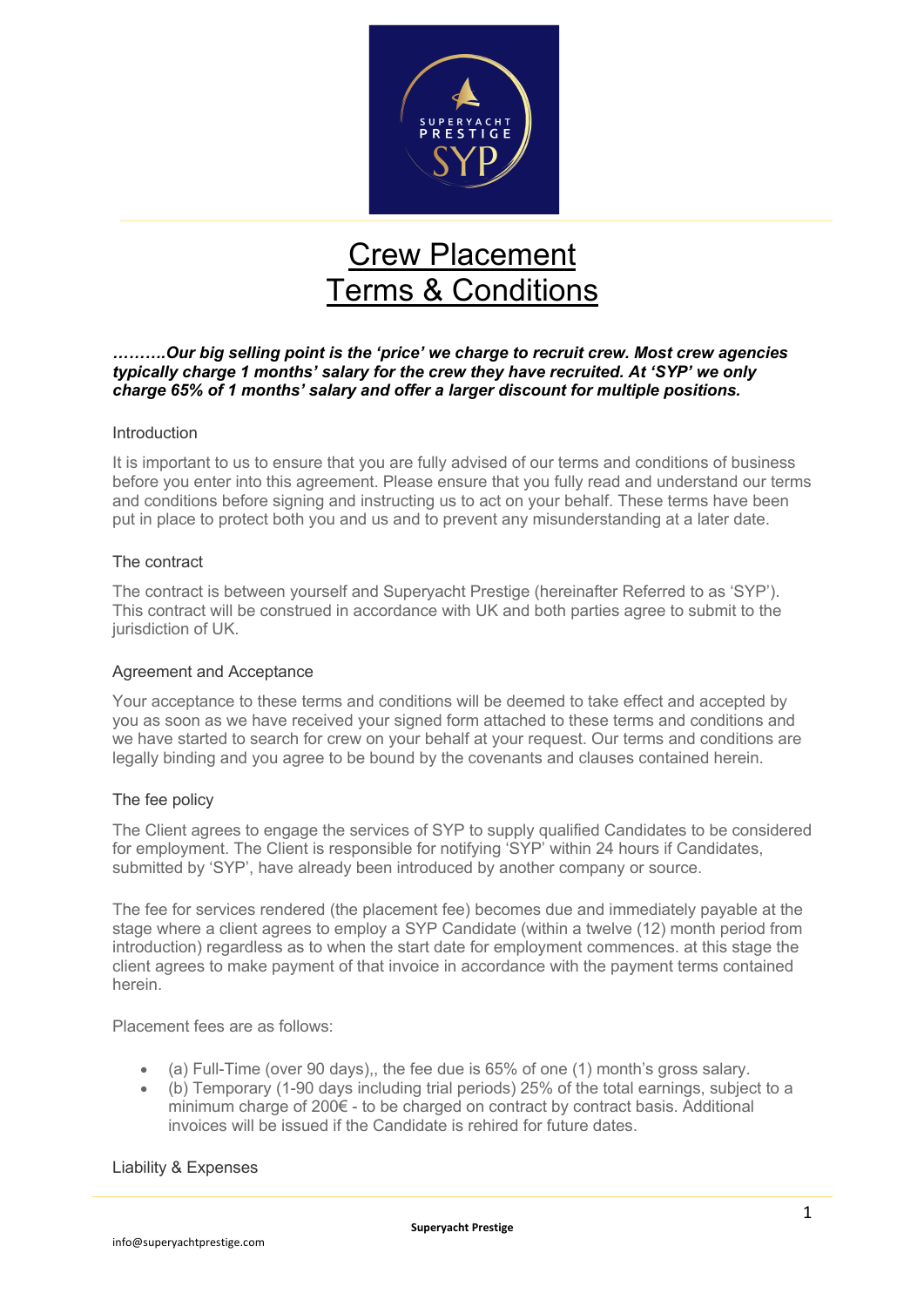

SYP is not responsible, under any circumstances, for any monetary loss incurred by the Client regarding the placement of a Candidate. The yacht is responsible for repatriation of the Candidate(s), unless other arrangements have been agreed upon between the employer and the Candidate. Candidates are hired at-will by the Client. Services provided by SYP are free for crew

members. It's the yacht Owner's responsibility to pay for the cost on necessary employment Visas and other expenses agreed between the client and the candidate.

## Warranty on crew

In the event that the hiring of a permanent Candidate proves unsuccessful, during the first sixty (60) days from the start date of employment SYP will offer a replacement Candidate if:

- A. SYP's fee has been paid in full by the due date.
- B. SYP is advised within twenty-four (24) hours of termination or resignation.
- C. Working conditions are normal and there has been no change of Captain, yacht Ownership, or job description, working hours or terms originally put forward to the candidate as presented to SYP.
- The same warranty applies where there is a prolonged period from the acceptance of a candidate to the start date where the Candidate decides through no fault of the client, not to start the position and the criteria at (A to C) above have been complied with.
- SYP promotes safe working conditions for all Crewmembers and can terminate this warranty should the yacht and/or the working conditions be deemed unsafe.
- Replacement Candidates will carry a thirty  $(30)$  day warranty period beginning from their start date. In the event that SYP is unable or unsuccessful in supplying a replacement Candidate immediately, a credit will be given to the value paid towards future placements for up twelve (12) months from the start date. If the Client chooses to engage the services of a replacement Candidate through another source the credit will be void.

## Yacht Information

In order for SYP to maintain accurate information about yachts, SYP requires copies of the following documents supplied from the Client, Captain or Yacht Manager:

- (A) Yacht's Certificate of Registry, Yacht details
- (B) Management Company address and VAT number
- (C) Passport Nº (only if privately owned) and Complete Billing address
- (D) Copy of MLC 2006 compliance if applicable

#### **Candidates**

SYP vets all registered Candidates by conducting interviews, reference verifications and attempts to ensure that Candidates certificates are valid and up-to-date. SYP does not perform criminal Checks, but can do so for an additional fee.

#### Payment of fees

Our fees become due and payable in full to Superyacht Prestige Ltd within Twenty-one (21) days starting from the date of employment offer and acceptance by one of our candidates and/or